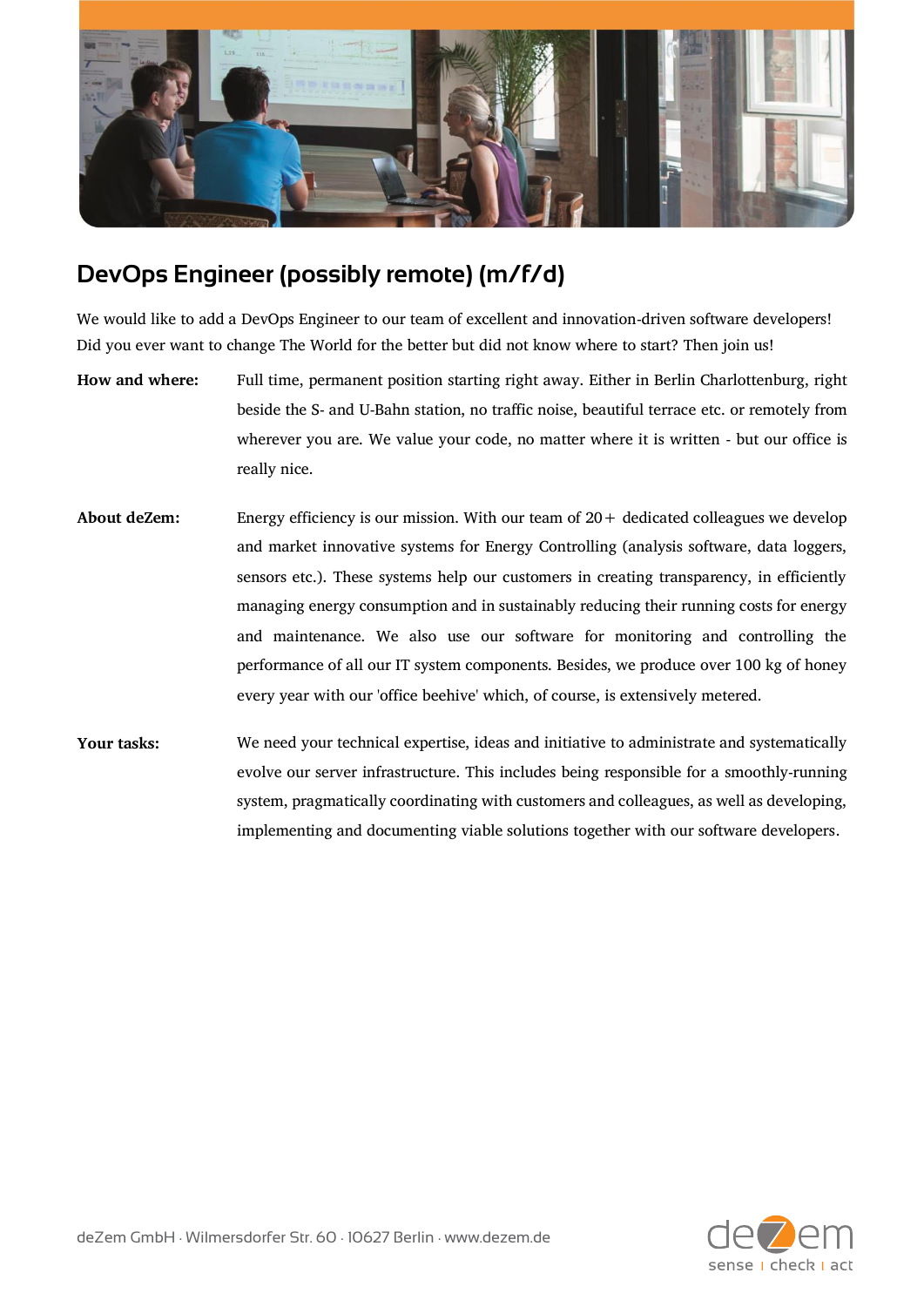- **Your profile:** <br> **•** Effortless command of the GNU/Linux console (bash)
	- Very good knowledge of GNU/Linux functionality
	- Profound experience with Ansible for automation
	- Knowledge of TCP/ IP networks: routing, firewall (iptables), VLAN, etc
	- Fluent in English, German language skills at least at  $A2 \, / B1$ , other languages such as Spanish welcome
	- You are European or already hold an EU residency permit (approx. for at least 1 year prior your application)
	- Systematic, structured and independent working style
	- Reliability and thoroughness
	- Good communication skills with team members and (sometimes) customers
	- Fluent in English, German language skills at least at A2 / B1, other languages such as Spanish welcome
	- You are European or already hold an EU residency permit (approx. for at least 1 year prior your application)

## Additional assets:

- Detailed knowledge of VPN (e.g. OpenVPN) and LVM
- Administration of nginx, MySQL/ Percona, OpenLDAP
- Virtualisation with libvirt/KVM and optionally Docker
- Rudimentary knowledge in PHP or Python
- Several years of experience in Operation

- We offer: <br> **•** Exciting product with state-of-the-art technologies
	- Collaboration in a highly-skilled, supportive, international team
	- Agile software development, structured processes
	- Innovation days, technical improvement weeks and team events
	- High degree of responsibility
	- Relaxed working environment, flat hierarchies
	- Individual organisation of working hours around core time
	- Support in professional and personal development
	- Bees, aquaponics & free lunch on the terrace